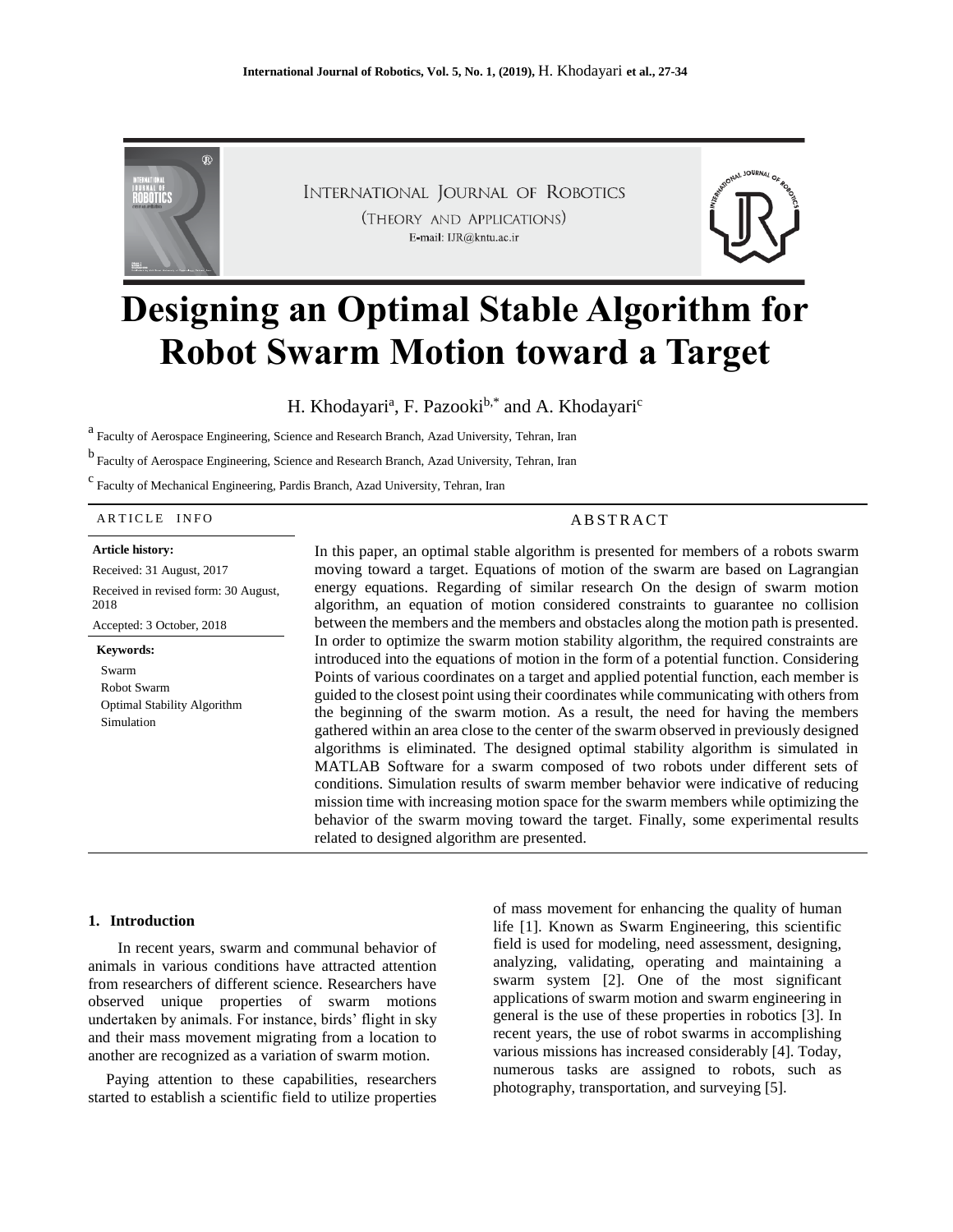Furthermore, assistant robots have found numerous applications in rescue missions [6]. Among the research works performed to model swarm members, one can refer to a research conducted in 2002. In this research, a discussion is presented on designing an algorithm for station-gathering of swarm at center point of group [7].

In another research published in 2007, firstly, a model of a member was presented and then, putting together several identical members, a swarm was formed. The robots considered in this algorithm had two sensors on their lefts and rights to calculate their distance to surrounding robots and make decisions for the motion considering desired distance and safe spacing between robots to guarantee no collision. This research further considered the movement of a swarm of robots using a certain curve in such a way that the members tend to locate on perimeter of the curve followed by exhibiting a counter-clockwise safe motion along the curve. No collision between the members is guaranteed by adjusting their speed on the perimeter of the curve [8].

Another research reported in 2008 presented an algorithm which returned swarm motion of robots following human behavior along two types of paths, namely circular and square-like paths, while ensuring no collision between them [9].

One of the important research works on swarm member modeling was reported in 2013, where gathering and movement toward a point target were determined using differential equations based Lagrangian equations [10].

Moreover, in another research performed in 2016, the presented algorithm had the capability of implementing robot swarm motions in 2D and 3D spaces. This ended up extending the application of group robots from on-surface contexts to motion within fluids (e.g. water) and the robot flights. The new algorithm was resulted from Lagrangian equations, i.e. had energy as its basis. The designed algorithm was robust due to being free of any limitation in terms of selecting the number of members and obstacles' locations along the path. Advantage of this algorithm over other proposed algorithms was that, not only ended up gathering the swarm at the target point, but also covered much larger space, and in open spaces, it tended to optimize energy consumption by the robot swarm as it travels shorter distances [11].

In the present research, taking into account the results of the mentioned research work, particularly the latter one,

robot swarm motion stability function was optimized in the form of dynamic equations of motion for members of the swarm. In this point of view of designing the stability algorithm, the aim was to end up with a method for shortening the mission time and lowering energy consumption to accomplish the mission by eliminating the need for having the robots gathered at the center of the swarm. Further consideration is to have no collision between the members and also between the members and obstacles along the path. The designed algorithm for two-dimensional motion of the members of a swarm was simulated in MATLAB Software environment. Finally, the simulation results are presented and verified.

### **1. Swarm member modeling**

The assumption taken in similar research works were considered to model the swarm members [10]. These include the followings:

- Each member is considered as a concentrated mass.
- Locations of each member and obstacles along the bath are known for all other members.
- Information is received by other members with no delay.
- Locations of members and obstacles along the bath are defined by a global coordinate system for each member.

Two-dimensional coordinate of each member in the swarm is characterized as  $P_i = (x_i, y_i)^T$  and appears as  $x_i = p_i$  and  $\dot{x}_i = v_i$  in Lagrangian equation, where  $v_i$ denotes the velocity of the *i* th member. Kinetic energy is defined as  $K_i(\dot{x}_i) = \frac{1}{2}$  $\frac{1}{2}m_i\dot{x}_i^T\dot{x}_i$  where  $m_i$  refers to the mass of the swarm member *i*. For the entire swarm, this energy can be expressed as in Equation (1).

$$
K(\dot{x}) = \sum_{i=1}^{N} K_i(\dot{x}_i) = \sum_{i=1}^{N} \frac{1}{2} m_i \dot{x}_i^T \dot{x}_i
$$
  
= 
$$
\sum_{i=1}^{N} \frac{1}{2} m_i v_i^T v_i
$$
 (1)

Potential energy can be virtually defined for each of the members or the entire body of swarm. Lagrangian Energy equation serves as a base. Lagrangian of the  $i<sup>th</sup>$ member is defined as in Equation (2):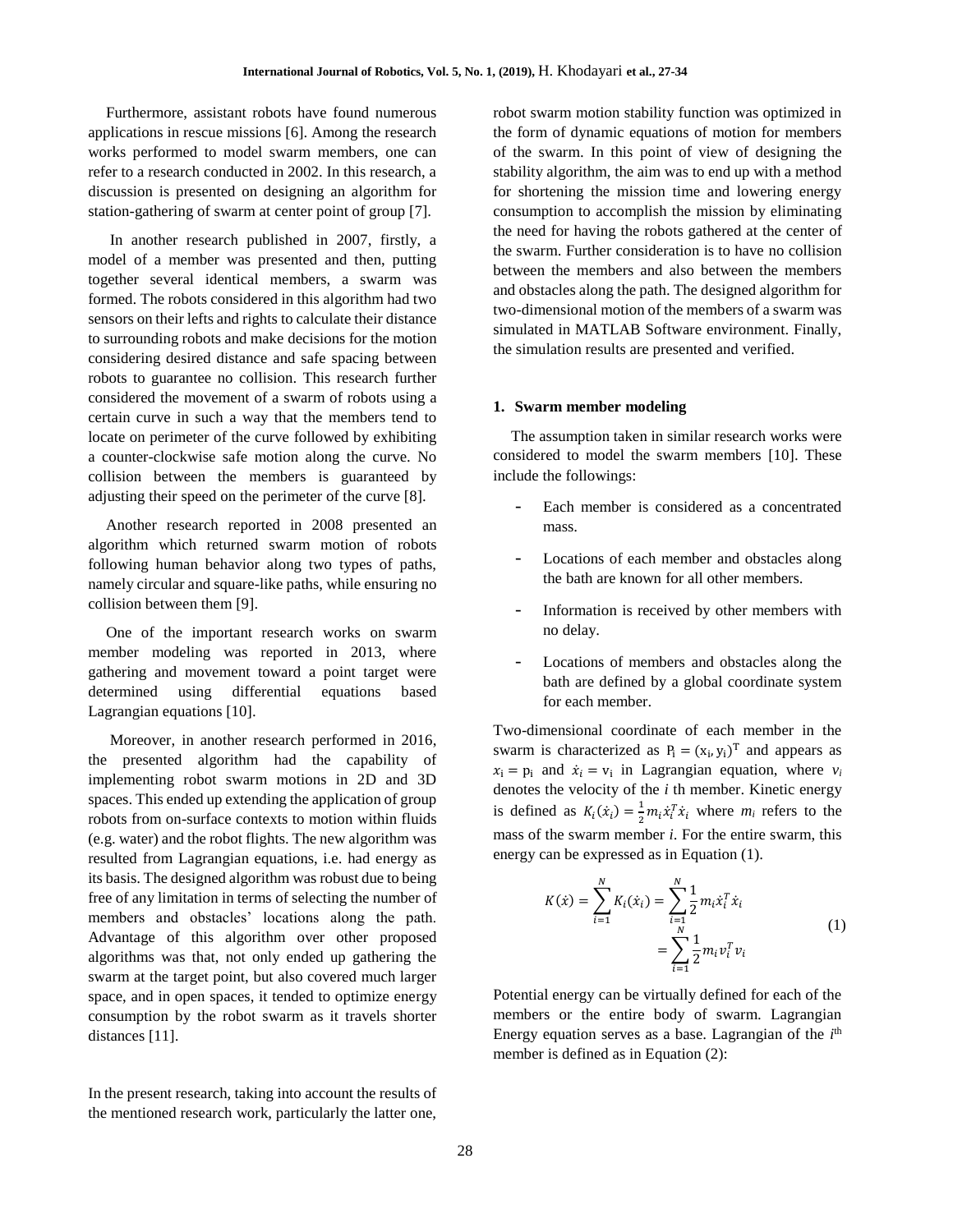$$
L_i(x, \dot{x}_i) = K_i(\dot{x}_i) - p_i(x)
$$
 (2)

In the above relationship,  $p_i(x)$  denotes potential energy. For each member, the equation of motion is written as in Equation (3):

$$
\frac{d}{dt} \left( \frac{\partial L_i}{\partial \dot{x}_i} \right) - \frac{\partial L_i}{\partial x_i} = X_i
$$
\n(3)

Where  $X_i$  denotes coordinate of each member and  $X_i$ refers to the sum of unsteady factors. Applying the Lagrangian of each member onto the equations of motion, Equation (4) is obtained.

$$
\frac{d}{dt} \left( \frac{\partial K_i(x_i)}{\partial \dot{x}_i} \right) - \frac{\partial p_i(x)}{\partial x_i} = X_i
$$
 (4)

For the  $i<sup>th</sup>$  member, the second term in Equation (5) takes the form of Equation (5):

$$
\frac{d}{dt} \left( \frac{\partial K_i(\dot{x}_i)}{\partial \dot{x}_i} \right) = m_i \ddot{x}_i = m_i \dot{v}_i \tag{5}
$$

Finally, based on the Lagrangian equations, dynamic equation of motion of the members can be expressed as in Equation (6):

$$
m_i \ddot{x}_i = X_i - \frac{\partial p_i(x)}{\partial x_i} \tag{6}
$$

The variable  $m_i$  in Equation (6) is assumed as unit (1) for all members. As such, the equation is rewritten as in Equation (7):

$$
\ddot{x}_i = X_i - \frac{\partial p_i(x)}{\partial x_i} \tag{7}
$$

Equation (7) is a differential equation which can be easily solved using numerical methods. In order to establish a targeted motion, one needs to design and select the term  $\frac{\partial p_i(x)}{\partial x}$  $\frac{\partial u(x)}{\partial x_i}$  in Equation (7) in such a way to meet this objective.

Robot swarm stability algorithm is defined in the form of a dynamic equation wherein the parameters guiding the members toward the target point are taken into account. Furthermore, extending Equation (7), robot swam motion is expressed in such a way that, the potential term applied by the obstacle to the members is designed to guarantee no collision between the members and obstacles. Taking into account all the details, this process has been undertaken in one of similar research works [11]. In this research, once finished with considering different conditions under which swarm members move toward the target, final equation of swarm motion toward the target was obtained as Equation (8).

$$
\ddot{x}_i = X_i - \left(\sum_{j=1, j\neq i}^N \left[ \text{neo}(for all the x_i, C_e) \times a \n- \text{bexp}\left(-\frac{\|x_i - x_j\|^2}{c}\right) \right] \times \left(x_i - x_j\right) + A_e(x_i - C_e) \n- \sum_{k=1}^M (\text{neo}(x_i, C_{ok})) [A_o(x_i - C_{ok})]
$$
\n(8)

In the above equation, the first term represents the sum of unsteady factors. The second term gives the sum of potential functions used to establish gathering and guarantee no collision between the members.

In this equation, *a* represents tendency toward gathering, *c* and *b* are repulsive agents to guarantee no collision between members and also between members and obstacles, and  $A_e$  is the attractive agent toward the target point. These values are designed and selected subject to the following constraints:  $b > a$ ,  $a$ ,  $b$ ,  $c$ ,  $> 0$ , and  $A_e > 0$ .  $C_e$  represents the coordinates of the target point toward which the members will move.

The designed algorithm should also be able to guarantee no collision between the swarm members and obstacles along the path. In this section, the neighborhood of each obstacle is estimated by a circle. In this case, safe motion is guaranteed when members do not collie to the circle perimeter. In order to provide safe movement, each obstacle is considered as a circular object located within a larger circle with the same center as that of the smaller one. The considered algorithm is designed in such a way that, whenever a swarm member locates on the larger circle, a repulsive agent is activated to guide the member outward the large circle. In order to achieve optimal performance of the designed algorithm, the system is equipped with a switch which is activated should a member falls within the area of the circle, guiding the member outward the circle, with the repulsive agent deactivated once no member is in the circle. This is represented by the third parameter in righthand side of Equation (8).

In this parameter, *M* denotes the number of obstacles in motion space, *Cok* is the center of the estimated circle (using which the obstacle is estimated), and *A*<sup>0</sup> is the parameter determining the intensity of the repulsive agent from the center of the circle. Figure 1 shows the way members of a 20-member swarm move toward a particular coordinate following 600 steps using the designed algorithm based on Equation (8) [11].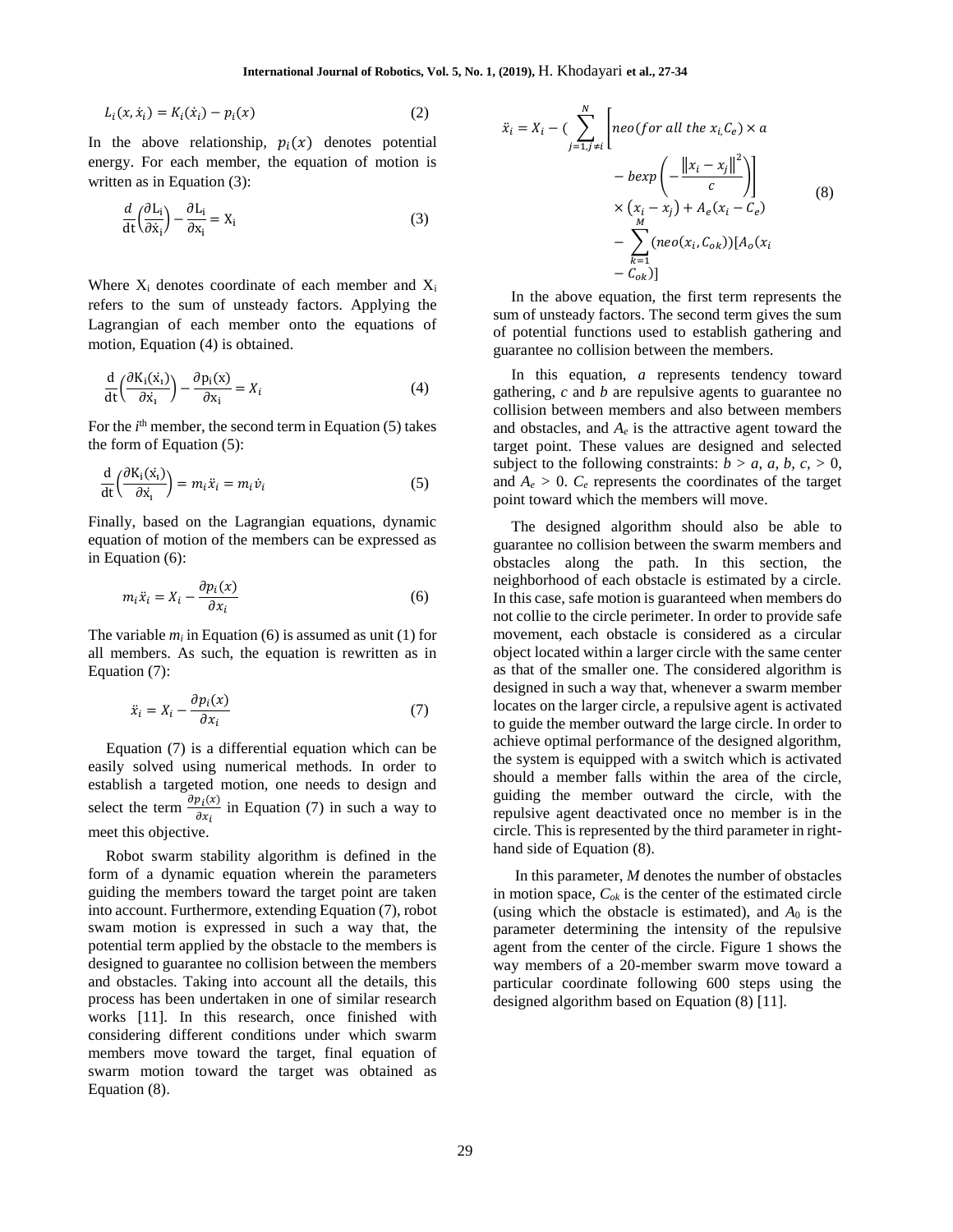

Figure 1. Final location of members of a 20 member swarm following 600 steps [11].

Initial position of each member is specified by a hollow circle. As can be observed, under no collision with one another and in absence of any obstacle, the swarm members of different initial locations start to move toward one another. Once gathered at points near the swarm center, the swarm members move toward the target while maintaining the developed arrangement. In this way, since the members should always keep gathered close to one another according to the applied constraints, they are left with limited motion paths to reach the target.

# **2. Design of optimal stability algorithm for swarm motion**

As was mentioned before, the aim of the present paper was to optimize the designed a stability algorithm similar to the one presented in Equation (8). In the mentioned research and similar studies, swarm members motion algorithm is commonly designed in such a way that, the members begin with gathering in a particular area and then move toward the target; i.e. the mission is undertaken once all of the members are gathered in the vicinity of the target [11-15].

Despite numerous advantages of the algorithms designed using this method, those tend to force swarm particles to move long distances. In addition, the constraint upon which the members shall move close to other members can incur motion space limitations in many missions. This is frequently observed in robot swarm motion in small spaces or movement in spaces constraining many obstacles.

This is while, in many of the missions defined for assistant robots, any reduction in the distance traveled by the members is of paramount importance. Moreover, in

many missions, it is observed that swarm members are forced to apportion duties, so that each member is required to cover a particular area of the same target. Surveying operations and similar missions by a swarm of robots are examples of such cases [16-18].

In such cases, in order to optimize the stability algorithm for swarm motion in terms of energy consumption and mission time, one can introduce another parameter into the designed equation of motion for the swarm members. Considered as a potential function, this parameter is designed and applied onto the equation of motion of the swarm members in such a way to eliminate the need for gathering the members around a particular point or the center of the swarm. In this design, certain points are tagged on the target and the introduced term into the equation of motion calculates the distance between each member and the tagged points on the target in real time since the beginning of the swarm motion. As a result, since the start of mission time, each member of the swarm is guided toward the point on the target to which its distance is minimum via an interactive communication to other members of the swarm. This process is simultaneously performed for all members of the swarm, and the information exchange among the members ensures maintaining the swarm properties.

Applying the considered term into the equation of motion, total traveled distance by members to accomplish the mission is expected to reduce. The applied potential function for this purpose is defined as Equation (9).

$$
p_{ol}(x_i, C_l) = \sum_{l=1}^{t} \left[\frac{A_c}{2} ||x_i - C_l||^2\right]
$$
 (9)

In the above equation, *t* denotes number of the members in the motion space,  $C_l$  is the coordinate of a tagged point on the target, and *A<sup>c</sup>* represents the distance intensity. The gradient  $p_{ol}(x_i, C_l)$  will be in the form of Equation (10):

$$
\frac{\partial p_{ol}(x)}{\partial x_i} = \sum_{l=1}^t A_c n_{tl}(x_l - C_l)
$$
(10)

 $n_{tl}$  is a binary parameter whose value is 1 for the particular swarm member for which the distance to a tagged point on the target is smaller than the distance from the same point on the target to any other swarm member;  $n_{tl}$  is zero for all other swarm members. Equation (10) is introduced into the equation of the motion of the swarm, giving a final equation of motion for the swarm member Equation (11).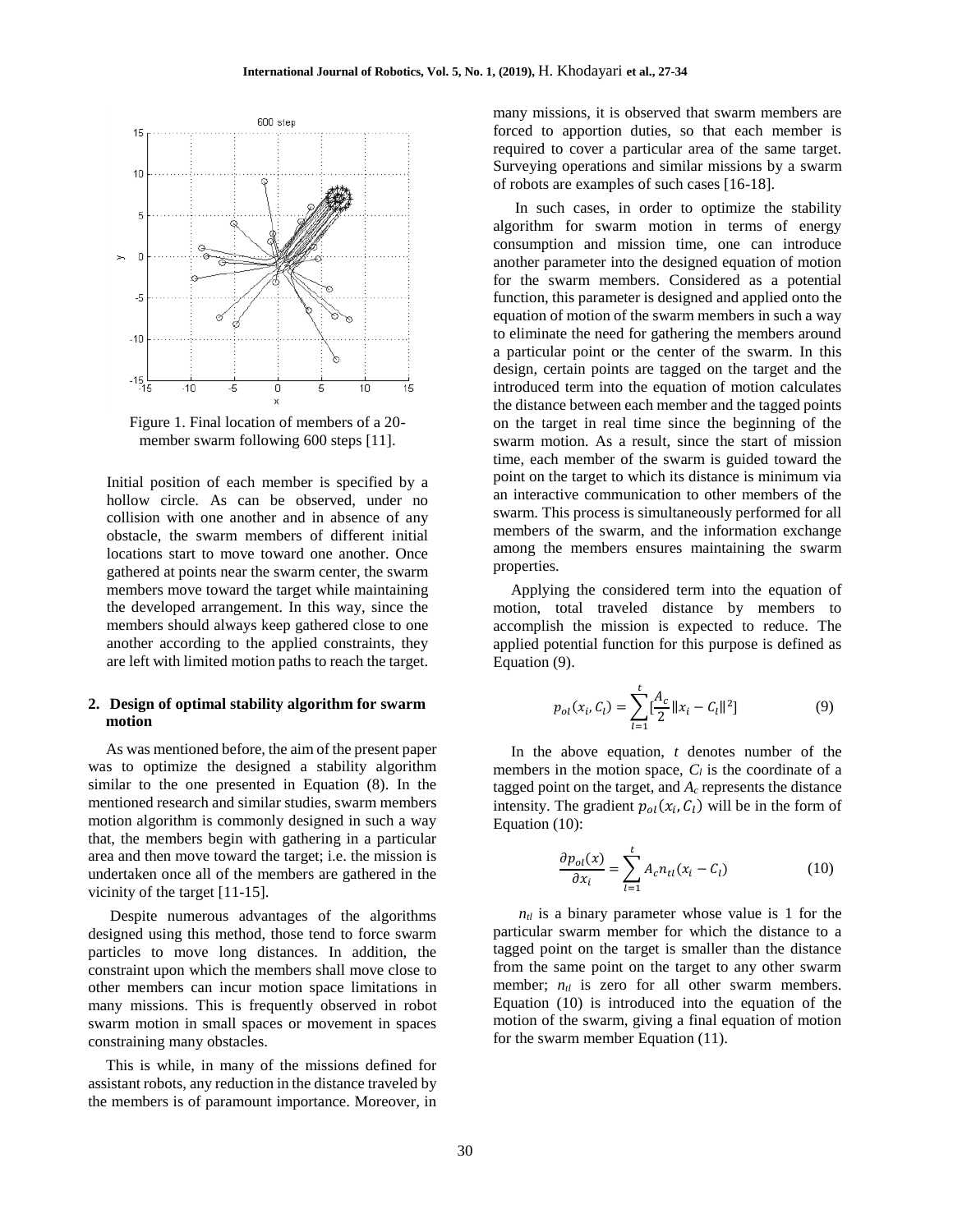$$
\ddot{x}_i = X_i - \left(\sum_{j=1, j\neq i}^N \left[ neo(for all the x_i, C_e) \times a - bexp\left(-\frac{\|x_i - x_j\|^2}{c}\right) \right] \times \left(x_i - x_j\right) + A_e(x_i - C_e) - \sum_{k=1}^M (neo(x_i, C_{ok})) [A_o(x_i - C_{ok})] - \sum_{l=1}^k A_c n_{tl}(x_i - C_l)
$$
\n(11)

#### **3. Simulation and theoretical results**

In order to investigate the results of the designed optimal stability algorithm, a swarm composed of two members was considered. Accordingly, behavior of this swarm in moving toward certain points on a hypothetical target is two-dimensionally simulated using Equation (11). The parameters used in this simulation are presented in Table 1.

Table 1. The values used in the simulation.

| Parameter               | Name         | Value |
|-------------------------|--------------|-------|
| Attraction to target    | $A_{\rho}$   |       |
| Repulsion from obstacle | $A_{\alpha}$ | 30    |
| Distance intensity      | $A_c$        |       |
| Collision avoidance     | $\mathsf{C}$ | 0.8   |
| Collision avoidance     | в            | 20    |
| Aggregation tendency    | А            |       |
| Damping coefficient     | K            |       |

The obstacles along the motion path were assumed as circles of *R*<sup>0</sup> radius. In this simulation, equation of motion of the swarm was solved using fourth-order Runge-Kutta method with a step size of 0.05. The two coordinates  $C_{e1} = [-9 - 6]$  and  $C_{e2} = [-5 - 8]$  were considered as two tagged points on a hypothetical inplane target.

Initial positions of the members were selected arbitrarily in small distance to one another. For all members, initial velocity was considered as zero. The swarm members were simulated for 600 steps. Location of the swarm members are denoted by cross marks while the traveling path of each member is represented by a black line. Following 100 steps of simulation, the swarm members moved as shown on Figure 2.

In the beginning of the simulation, the members tend to diverge from one another due to the repulsive force to guarantee no collision among them. As is shown in

Figure 2, around the existing obstacles, the swarm members tended to follow different motion paths. Next, considering the constraint considered in the swarm equation of motion, each member moved toward the tagged point on the target to which its distance was minimal based on the knowledge of the location of other members and knowing its distance to all of the points tagged on the target.

Figure 3 shows how members moved following 300 steps of simulation. As can be observed, while moving to the corresponding point on the target, each member guarantees no collision to other obstacles.

Figure 4 shows final position of the swarm members based on the simulation of the designed algorithm. As expected, following the end of simulation steps, the members were located at  $C_{e1} = [-9 - 6]$  and  $C_{e2} =$ [−5 − 8] , respectively. Comparing members' motion on Figures 2-4 to that on Figure 1 indicates that, implementation of the optimized stability algorithm not only guarantees an interaction among swarm members and satisfies no collision among the members and also between members and obstacles along the motion path, but also eliminates the need for having the swarm members gathered around some points near the center of the swarm as the swarm moves toward the target. As a result, depending on their initial positions, each of the swarm members enjoys higher freedom for moving toward the target. In addition, considering the elimination of the need for gathering early in the beginning of the motion, the mission can be accomplished at faster pace.

In many applications, robots may happen to be located at various initial coordinates and distances to one another. In order to evaluate performance of the designed algorithm in such a case and further verifying the algorithm, swarm members' motion was simulated once more with various initial coordinates. For instance, the members were assumed to be initially located at  $0<sub>1</sub> =$  $[-10 \ 0]$  and  $0<sub>2</sub> = [9 \ 9]$ , respectively, with the location of tagged points on the target remained unchanged. Simulation was run following a similar procedure as that of the former case. Figure 4 shows the simulation results following 600 steps of simulation. As can be observed, the designed algorithm acts in such a way that, being closer to the target point  $C_{e2} = [-5 - 8]$ , the member  $O_1$ starts to move toward this target point from the beginning of its motion. Furthermore, being closer to the target point  $C_{e1} = [-9 - 6]$ , the member  $O_2$  starts to move toward this target point from the beginning of its motion and stops moving once it reaches the point.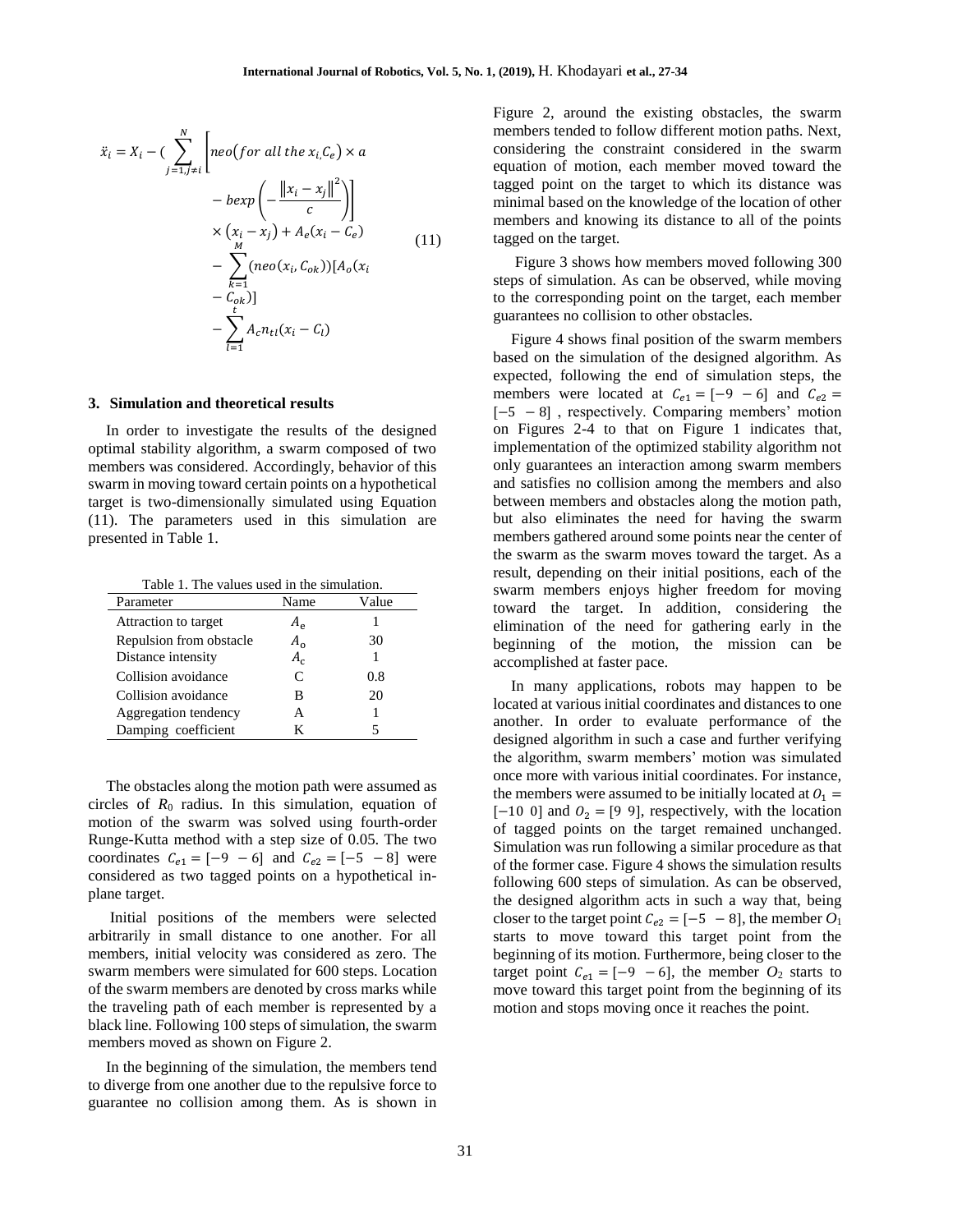

Figure 2. Simulation of swarm motion following 100 steps.



Figure 3. Simulation of swarm motion following 300 steps.



Figure 4. Simulation of swarm motion following 600 steps.

Furthermore, in order to consider more complicated conditions in terms of position for the swarm members, initial position of one of the swarm members was set to a point close to the obstacles along the motion path  $0_1 =$ [5 4], with the position of the second member set at  $0_2$  = [−10 − 8]. The results obtained following 600 steps of simulation on this case are shown in Figure 5.

As can be observed, the paths followed by the swarm members indicate that, the member which was initially close to obstacle begins with attempting to follow the path along which no collision to obstacles is guaranteed. Continuing with the motion, the designed algorithm guides this member toward the tagged target point to which its distance is minimal. The other swarm member is guided toward the closer target point right from the beginning of the simulation time. As such, the objective of the designed algorithm is also satisfied in these conditions.



Figure 5. Simulation of swarm motion with different initial coordinates for robots



Figure 6. Simulation of swarm motion with different initial coordinates for robots.

#### **4. Future Works**

The designed algorithm is supposed to be capable of acting on a real swarm of robots. Therefore this is necessary to transfer equations of motion to 3D space. Having the robots as point masses regarding some assumptions, we could continue to work on the designed algorithm. Reaching at this point a swarm of robots are used for grasping objects for our researches. A two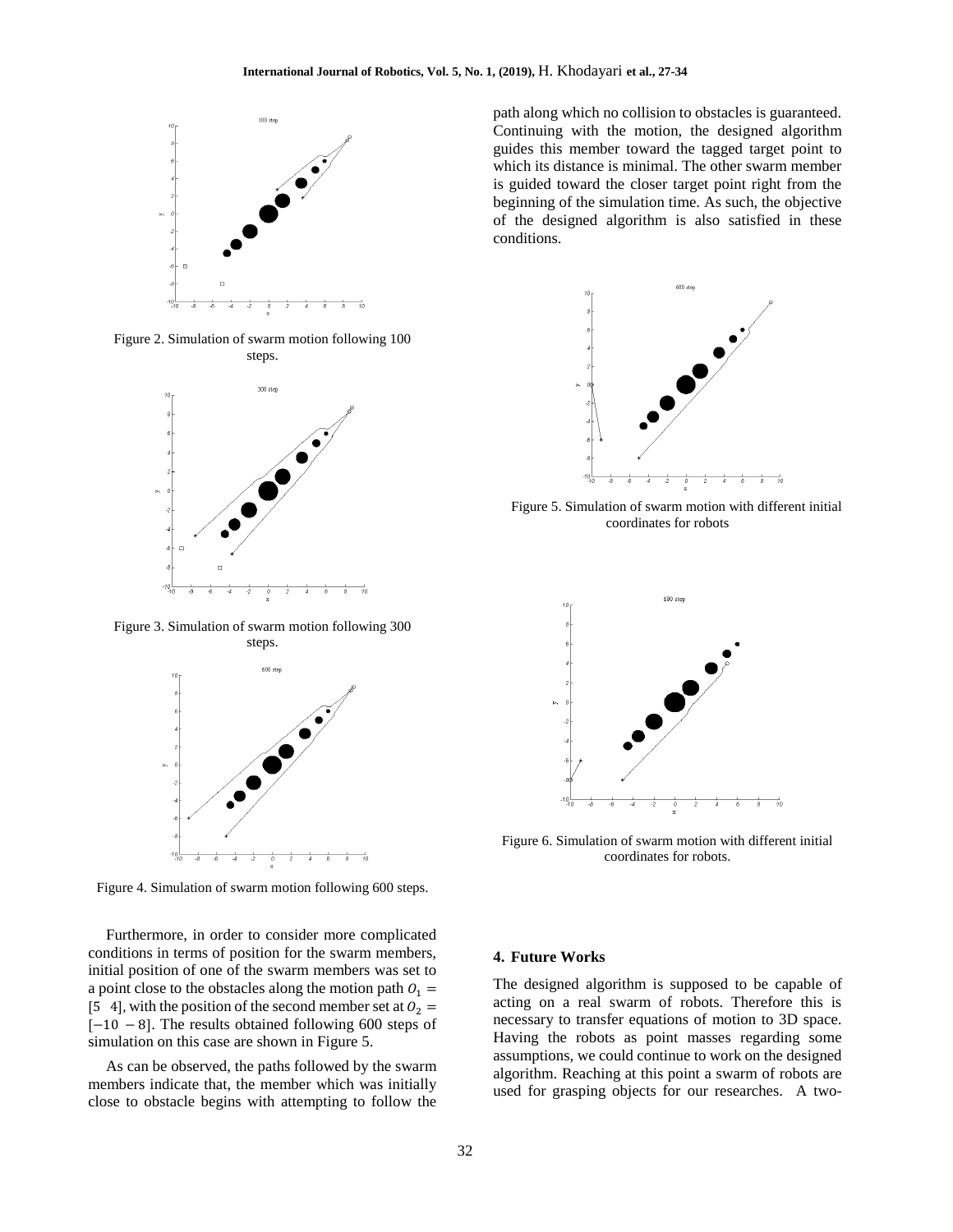member swarm shown in figure 7 with characteristics of table 2 is considered for this reason [19-22].



Figure 7. Designed and manufactured quadrotor [19].

Calculations are shown that each quadrotor can be considered as a point mass regarding some assumptions. Having equations of motion of designed algorithm, each quadrotor can be accepted as a swarm member. Results of applying the designed algorithm on two members swarm moving toward targeted points on space would be published in future.

Table 2. characteristics of manufactured quadrotor [19]. **Name Specification**

| <b>Name</b>                   | <b>Specification</b>                              |  |
|-------------------------------|---------------------------------------------------|--|
| Motor Type                    | DJI2312 (18 A)                                    |  |
| Rotor Dimension               | $10 \times 45$ cm                                 |  |
| <b>Battery Type</b>           | Lithium-ion<br>(3<br>battery<br>$cells/4200$ mAh) |  |
| Acceleration sensor<br>Type   | LSM303D (14 bits)                                 |  |
| Gyroscope Type                | MPU6050 (Tri-axial)                               |  |
| Take-off weight               | $<$ 1200g                                         |  |
| Maximum<br>Flight<br>Velocity | $10 \text{ m/s}$                                  |  |
| Data sample rate              | 200-400                                           |  |
| Filter type                   | Kalman filter                                     |  |

### **5. Conclusion**

In the present paper, designing an optimal motion stability algorithm for a swarm of robots moving toward particular points on an assumed target was presented.

Considering the results of similar researches, equation of motion for swarm members was developed to guarantee no collision between the members and also the members and obstacles along the path. The ultimate goal was to optimize the designed algorithm in terms of energy consumption and motion time. Regarding many missions defined for swarms of robots needed to locate the swarm members at different points on a target, a potential function was further introduced into the equation of motion. The applied potential calculates the distance between each member and the desired point on the target and also the distance between different members. This function acts in a way that, not only the members interacted with one another along the motion path, but also, calculating the mentioned distances, the algorithm guides the member to a desired point on the target at shortened distance.

Therefore, the need for a premature gathering of the swarm members before moving toward the target seen in many similar researches was eliminated. Providing the members with larger maneuver space optimizing mission time and energy consumption is done by the swarm member.

Following, the designed algorithm was simulated for a swarm containing two members and the results were presented in the form of 2D plots. The results obtained from the simulations are shown that each robot can work with other robots to cover a particular zone, by dividing the targeted area into several intervals. As a result, the need of movement of all swarm members toward the desired points on the target, or being gathered on a particular point before moving toward the target is eliminated.

In conclusion, the swarm members travel shorter distances to reach their predefined target points. This can reduce the time of mission accomplishment while optimizing of energy consumption. This algorithm can be used in various applications such as photography, surveying, rescue operations, and object transportation by assistant robots.

# **References**

- [1] G. Flake, The Computational Beauty of Natur, Cambridge University, MIT Press, (1999).
- [2] S. Kazadi, Swarm engineering, Ph.D. thesis, California Institute of Technology, (2000).
- [3] G. Beni, J. Wang, Swarm Intelligence in Cellular Robotics Systems. NATO Advanced Workshop on Robots and Biological System, (1989).
- [4] C.W. Reynolds, Flocks, herds, and schools: A distributed behavioural model, Comp, ACM SIGGRAPH computer graphics, California (1987).
- [5] A. Kushleyev, D. Mellinger, V. Kumar, Towards A Swarm of Agile Micro Quadrotor, GRASP Lab, University of Pennsylvania, USA, (2013).
- [6] A.M. [Naghsh,](http://ieeexplore.ieee.org/search/searchresult.jsp?searchWithin=%22Authors%22:.QT.Amir%20M.%20Naghsh.QT.&newsearch=true) A. [Tanoto,](http://ieeexplore.ieee.org/search/searchresult.jsp?searchWithin=%22Authors%22:.QT.Andry%20Tanoto.QT.&newsearch=true) Analysis and design of human-robot swarm interaction in firefighting, The 17th IEEE International Symposium on Robot and Human Interactive Communication, (2008).
- [7] V. Gazi, Stability Analysis of Swarms, PhD thesis, Ohio State University, USA, (2002).